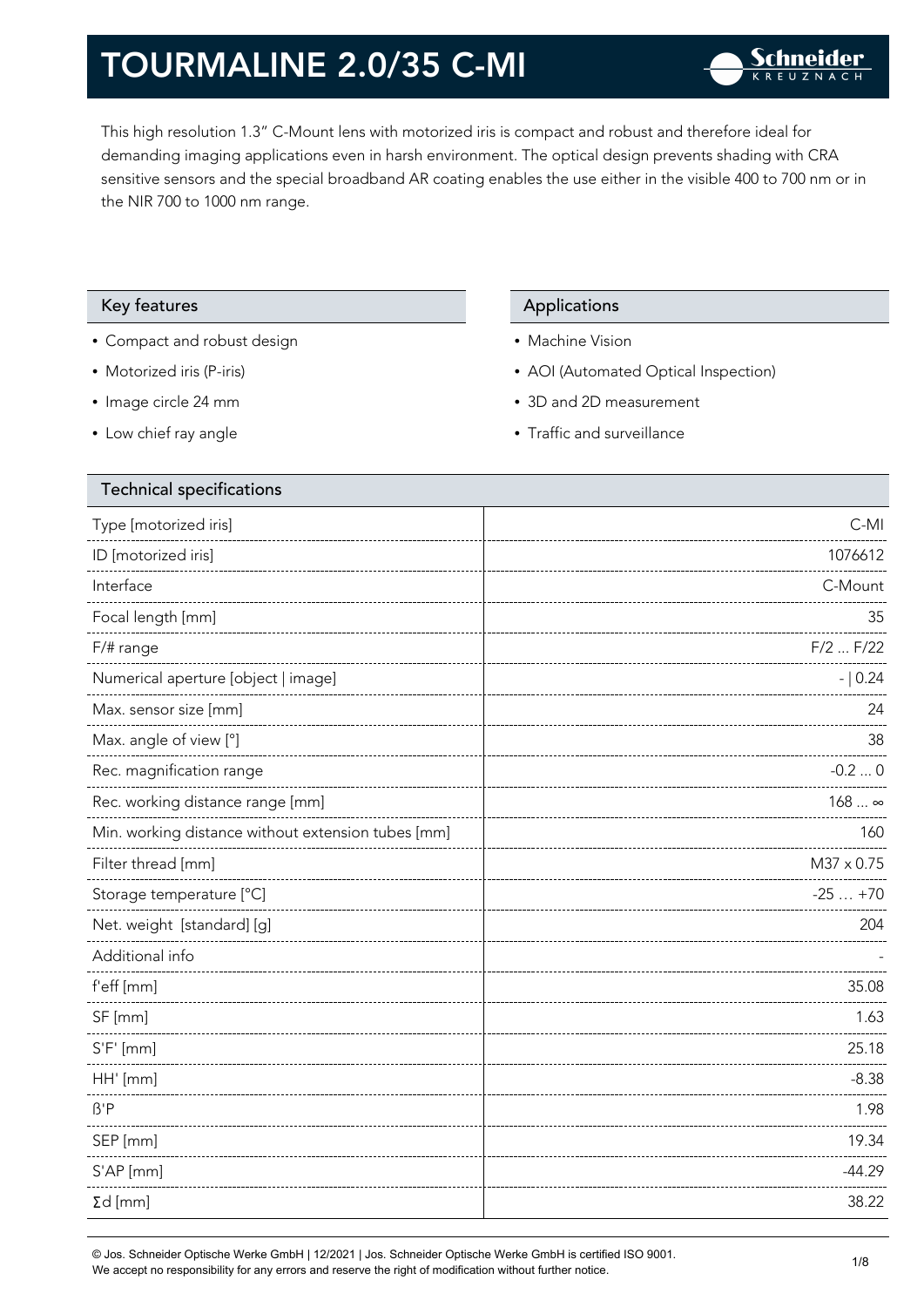

### MTF charts

| Spectrum name    | VIS |     |     |     |     |     |  |
|------------------|-----|-----|-----|-----|-----|-----|--|
| Wavelengths [nm] | 425 | 475 | 525 | 575 | 625 | 675 |  |
| Rel. weights [%] |     | 6   |     |     | 1 C |     |  |



 $F/\# = 2.0$ ,  $\beta' = -0.10$ ,  $OO' = 416$  mm

100

**80** 

60

 $40$ 

20

 $\circ$ 

 $\overline{0}$ 

 $2.4$ 

 $4.8$ 

 $7.2$ 

Image height / mm

9.6

12.0  $\mathbf 0$ 

MTF/%











- 20 LP/mm, radial 40 LP/mm, radial - 80 LP/mm, radial --- 20 LP/mm, tangential --- 40 LP/mm, tangential --- 80 LP/mm, tangential

 $4.8$ 

 $2.4$ 

<sup>©</sup> Jos. Schneider Optische Werke GmbH | 12/2021 | Jos. Schneider Optische Werke GmbH is certified ISO 9001. We accept no responsibility for any errors and reserve the right of modification without further notice.<br>We accept no responsibility for any errors and reserve the right of modification without further notice.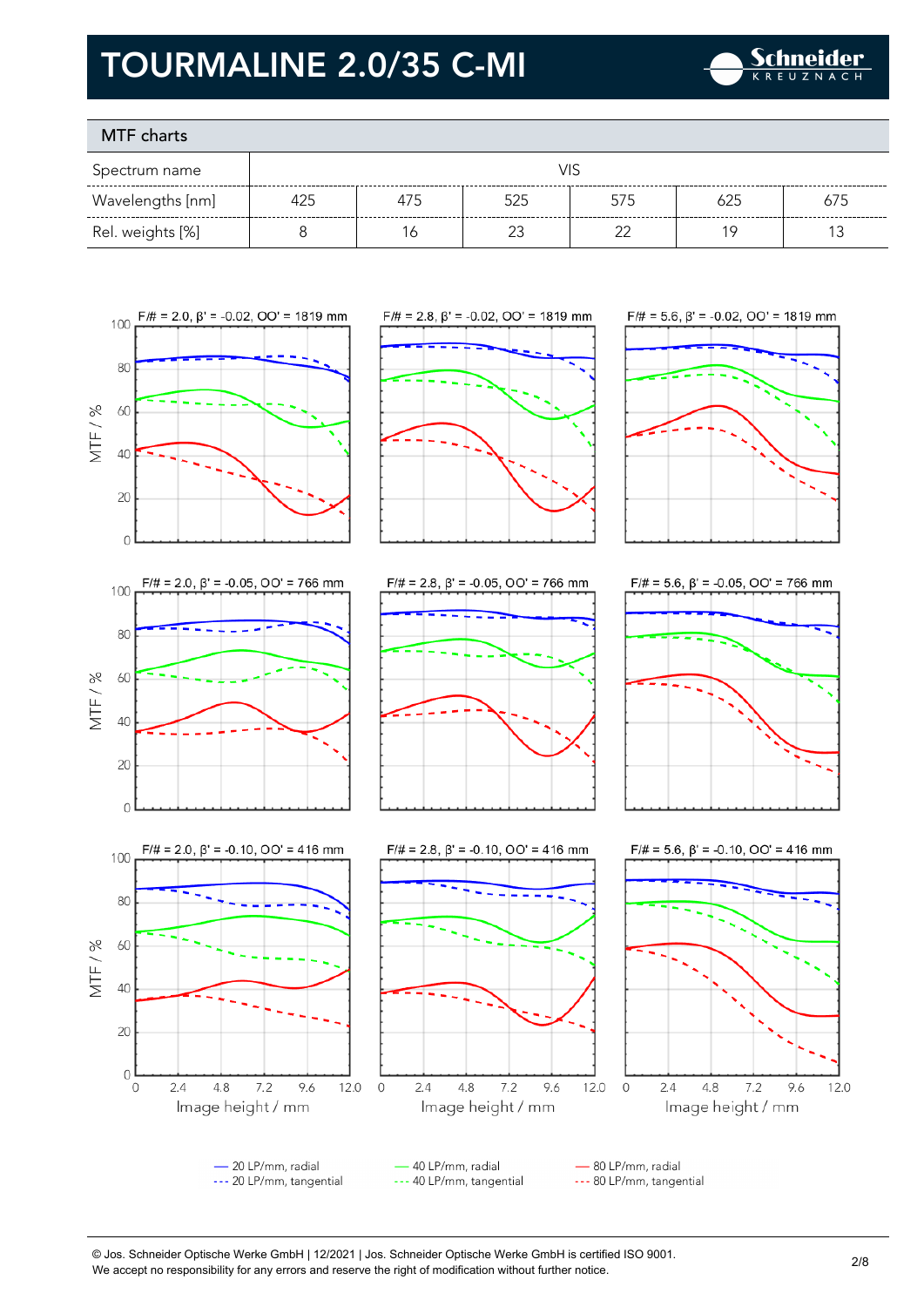

Rel. illumination vs. image height



| $- -$ F/# = 2.0, $\beta$ = -0.02         |  |
|------------------------------------------|--|
| $- -$ F/# = 2.8, $\beta$ = -0.02         |  |
| $- -$ F/# = 5.6, $\beta$ = -0.02         |  |
| $\rightarrow$ F/# = 2.0, $\beta$ = -0.05 |  |
| $\rightarrow$ F/# = 2.8, $\beta$ = -0.05 |  |
| $\rightarrow$ F/# = 5.6, $\beta$ = -0.05 |  |
| F/# = 2.0, $\beta$ = -0.10               |  |
| $F/\ddot{=} = 2.8$ , $\beta = -0.10$     |  |
| F/# = 5.6, $\beta$ = -0.10               |  |

#### Distortion vs. image height



#### Transmittance vs. wavelength



© Jos. Schneider Optische Werke GmbH | 12/2021 | Jos. Schneider Optische Werke GmbH is certified ISO 9001. We Jos. Scrinelaer Opuscrie werke GribH | 12/2021 | Jos. Scrinelaer Opuscrie werke GribH is certified ISO 9001.<br>We accept no responsibility for any errors and reserve the right of modification without further notice.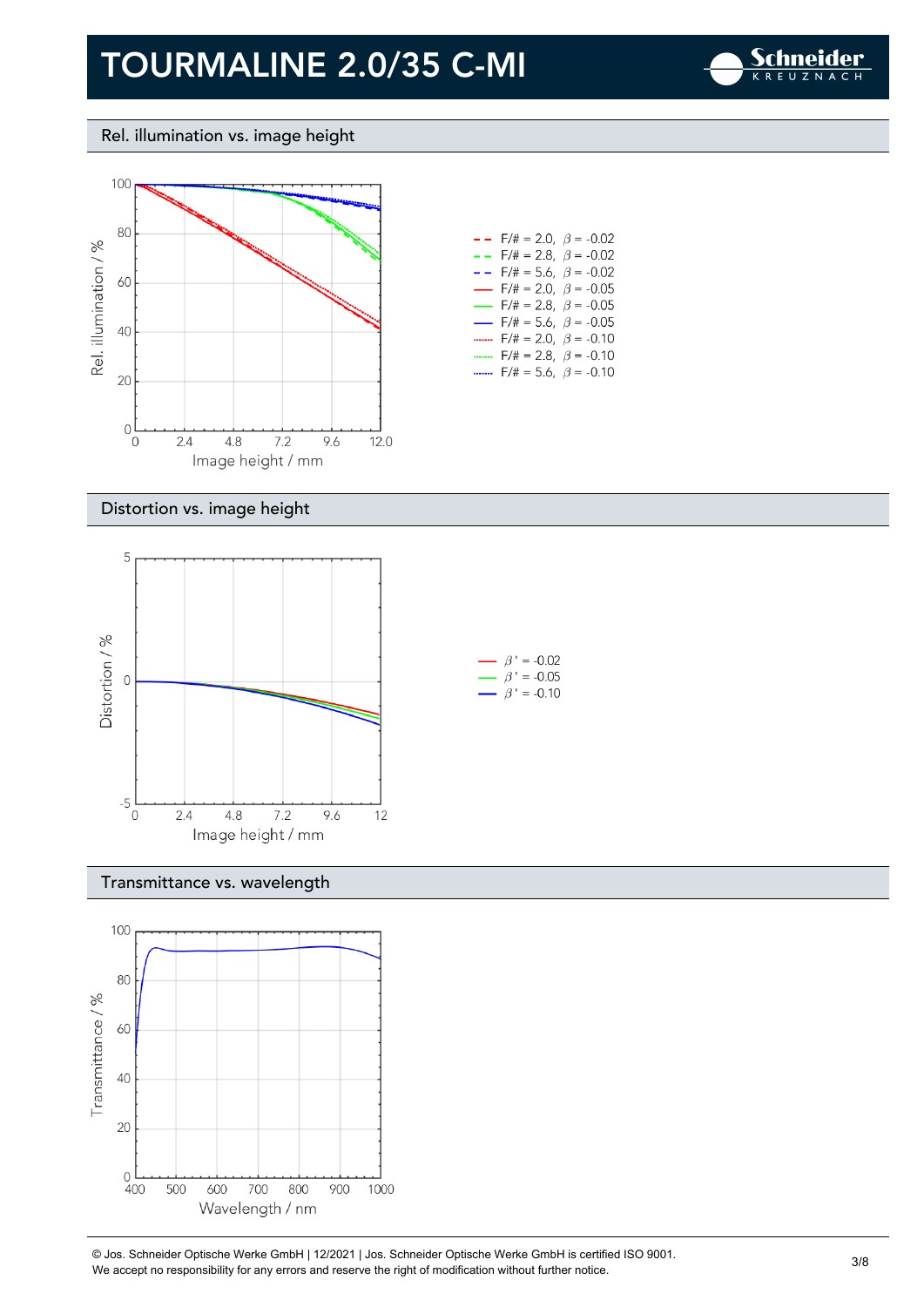

#### Technical drawings

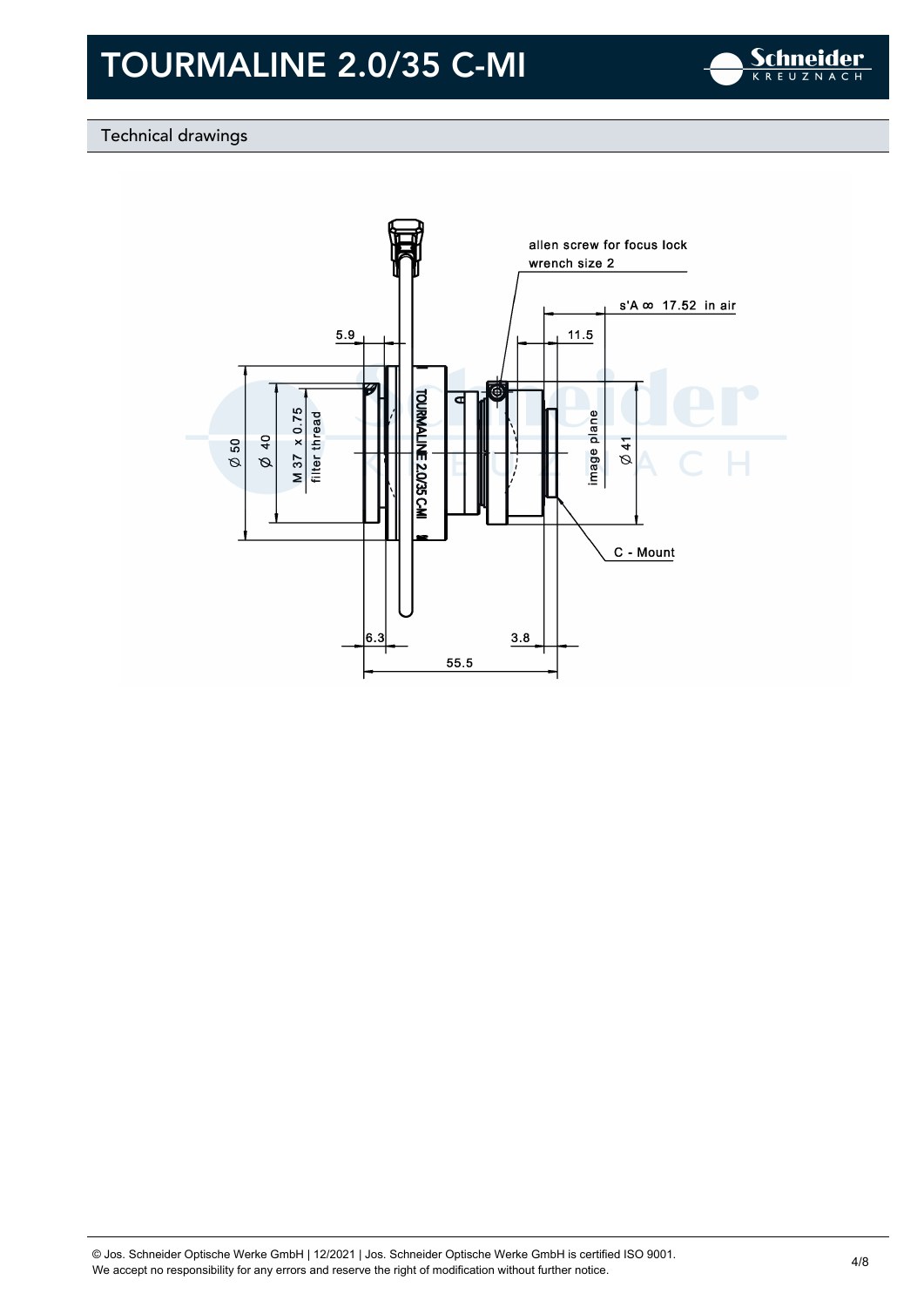

#### Additional electrical information

| Motor type            | 2 phase, bipolar stepper motor                     |
|-----------------------|----------------------------------------------------|
| Coil resistance       | 21 Ohm                                             |
| Current               | $\leq$ 143 mA/Phase                                |
| Max. voltage          | 5V                                                 |
| Coil inductivity      | 1.8 mH/phase @ 1 kHz                               |
| Max. step frequency   | 400 Hz                                             |
| Cable type            | Lemo Santoprene 2 x 2 x 0.14 mm <sup>2</sup> black |
| Cable length          | 300 mm                                             |
| Electrical connector  | JEITA E4-191J-100                                  |
| Operating temperature | $0^{\circ}$ C to +50 $^{\circ}$ C                  |
|                       |                                                    |
| Storage temperature   | -25 $^{\circ}$ C to +70 $^{\circ}$ C               |

| Sequenze of excitation |      |                                  |      |      |  |
|------------------------|------|----------------------------------|------|------|--|
| steps<br>pins          |      |                                  |      |      |  |
|                        | high | high                             | low  | low  |  |
| ╭                      | low  | low                              | high | high |  |
|                        | low  | high                             | high | low  |  |
|                        | high | low                              | low  | high |  |
| Iris movement          |      | <--- open iris / ---> close iris |      |      |  |

| Motor steps to f-stop resolution |      |     |     |     |     |      |      |      |
|----------------------------------|------|-----|-----|-----|-----|------|------|------|
| Motor steps                      |      | 10  | 15  | 20  | 25  | 30   | 35   | 40   |
| Iris-diameter                    | 10.8 | 7.9 | 5.7 | 4.1 | 3.1 | 2.3  | 1.6  | 1.2  |
| F-Stop                           | 2.2  |     | 4.1 | 5.7 | 7.8 | 10.7 | 14.8 | 20.4 |
|                                  |      |     |     |     |     |      |      |      |

| F-stop to motor steps resolution |      |     |      |      |      |      |      |      |
|----------------------------------|------|-----|------|------|------|------|------|------|
| F-stop                           |      | 2.8 |      | 5.6  |      | 11   | 16   | つつ   |
| Iris-diameter                    | 11.8 | 8.4 | 5.9  | 4.2  |      | 2.2  | 1.5  |      |
| Motor steps                      | 3.   |     | 14.6 | 19.8 | 25.4 | 30.4 | 36.2 | 41.2 |

© Jos. Schneider Optische Werke GmbH | 12/2021 | Jos. Schneider Optische Werke GmbH is certified ISO 9001. We accept no responsibility for any errors and reserve the right of modification without further notice. 5/8<br>We accept no responsibility for any errors and reserve the right of modification without further notice.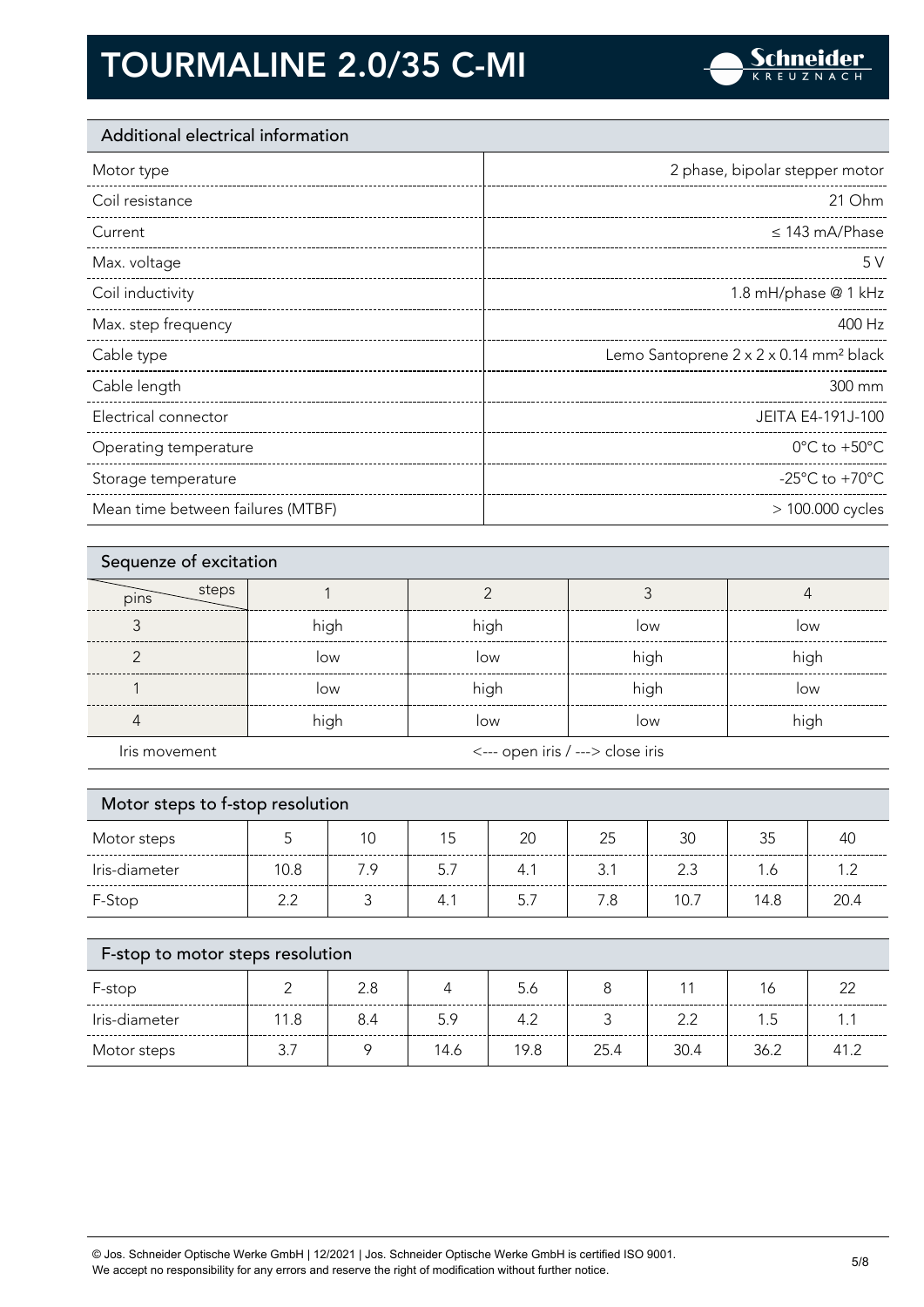

| Accessories    | Mount                | Eff. length        |         |
|----------------|----------------------|--------------------|---------|
| Adapter        | CS-Mount             | $5 \text{ mm}$     | 25081   |
|                | $C-M$ ount / M42 x 1 | $5.5 \text{ mm}$   | 1075817 |
| Extension tube | C-Mount / C-Mount    | $5 \, \mathrm{mm}$ | 39316   |
|                | C-Mount / C-Mount    | $8 \text{ mm}$     | 39315   |
|                | C-Mount / C-Mount    | $10 \text{ mm}$    | 39312   |